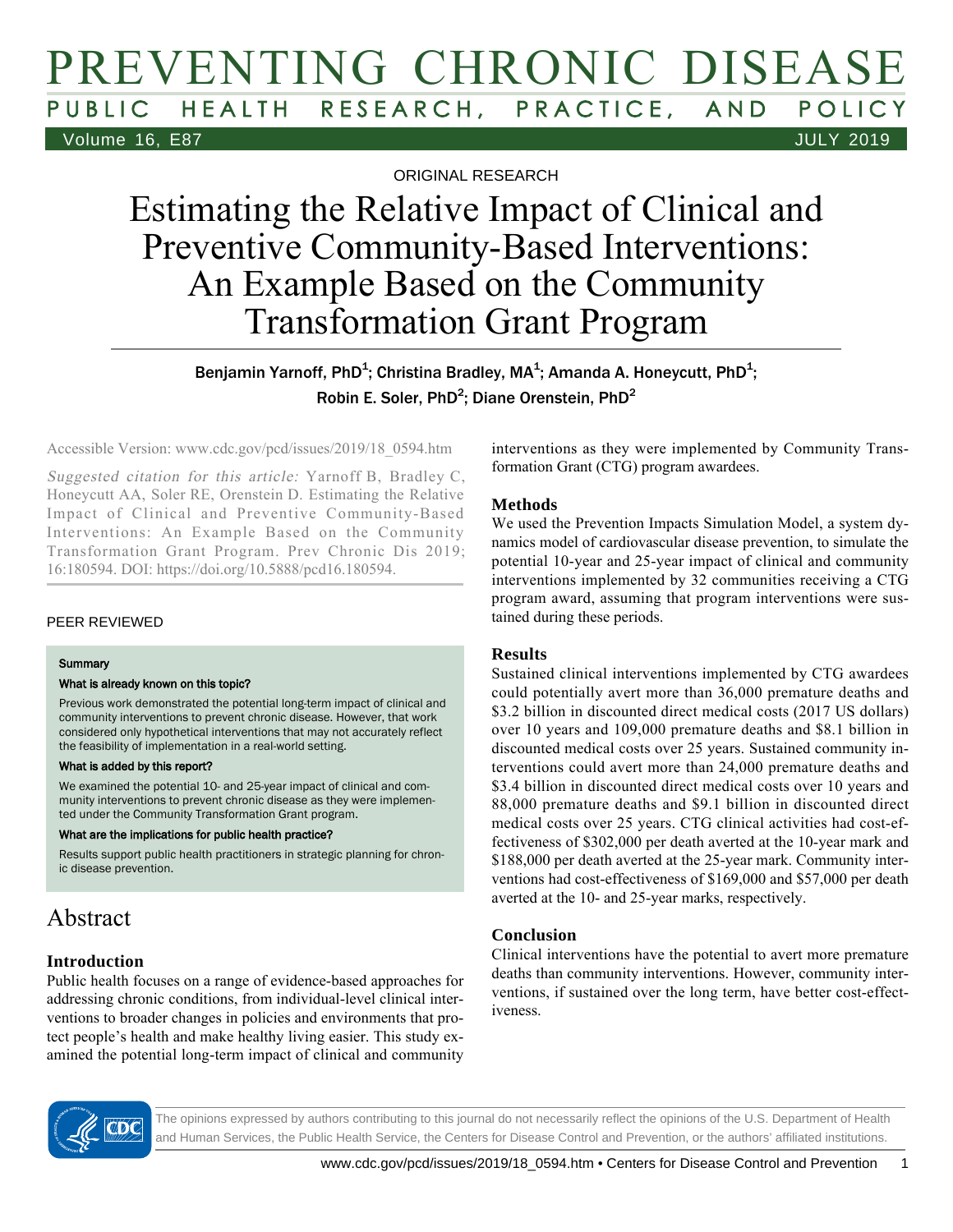# Introduction

Public and private sector stakeholders have worked together for decades to prevent chronic disease, improve quality of life, and reduce medical costs and death associated with chronic disease. Evidence-based approaches for addressing chronic conditions range from individual-level clinical interventions addressing better identification and control of chronic diseases to broader changes in policies and environments around diet, physical activity, and smoking that make healthy living easier in a community. Public health now focuses on all these areas but recognizes that different interventions may have different potential impacts (1). Assessing the potential impact of interventions is challenging, because interventions take time to affect health and economic outcomes. As a result, only a small part of the impact of these interventions can be quantified in the first few years through observing program reach and initial impact on behaviors. Simulation modeling is a useful tool to extend the time horizon for assessing the potential long-term impact of clinical and community interventions.

Previous comparisons of clinical and community interventions generally considered policy change scenarios that may not have accurately reflected the real-world applications of these interventions (2). In this study, we simulated the potential 10- and 25-year impacts of 2 types of interventions as they were implemented as part of the Community Transformation Grant (CTG) program, a large multicommunity public health program funded by the Centers for Disease Control and Prevention (CDC) from 2011 through 2014.

# Methods

The CTG program is a large-scale example of a program that supported the implementation of both clinical and community approaches to address chronic disease (3). CTG awardees were required to address at least one of the following focus areas: 1) increase options for tobacco-free living (eg, smoke-free policies for workplaces or multiunit housing), 2) promote and improve access to opportunities for active living and healthy eating (eg, working with partners to build bike paths and increase the availability of fruits and vegetables at corner stores), 3) increase use of clinical and community preventive services (eg, community health worker initiatives), and/or 4) expand access to healthy and safe physical environments (eg, Safe Streets initiatives) (4). After a competitive application process, CDC allocated \$103 million to 61 state and local government agencies, tribes and territories, and nonprofit organizations in 36 states, covering 130 million people (3,5).

We used the CTG program as an example of a chronic disease prevention program to estimate the long-term potential health and economic outcomes of clinical and community interventions if they were sustained at the same level over time. We used information on the classifications of interventions that were conducted as part of the CTG program and their reach as inputs to the Prevention Impacts Simulation Model (PRISM) to estimate the potential long-term impact of clinical and community interventions. In the CTG program, reach was operationalized as the estimated number of people in the target population who had increased access to (eg, those living within 1 mile of a park), are protected by (eg, a workplace smoke-free policy), or are otherwise affected by (eg, patients covered by a community health worker program) an intervention (6).

PRISM is a computer simulation model containing mathematical equations that describe how risk factors interact to produce chronic disease and poor health outcomes and the impacts of various community and clinical interventions. PRISM calculates outcomes annually and cumulatively from 1990 through 2040 (7–10). PRISM was validated in several ways during its development and has been used to estimate the long-term impact of other community health programs, such as the Communities Putting Prevention to Work program (11) and public health prevention activities of the Los Angeles County Public Health Department (12).

PRISM includes a wide range of chronic disease–related intermediate outcomes that can be influenced by clinical and community intervention strategies. These strategies are represented in the model as "levers," which reflect changes in the numbers of people reached by the strategy. Lever movement provides an estimate of the intent-to-treat population and not the population that changed their health behaviors as a result of lever movement. PRISM simulates the impact of lever movement on cardiovascular disease (CVD) risk behaviors, like smoking and physical activity in the reached population, by applying published estimates of the effect of increased access on health behavior. For example, building a park would increase the lever for access to physical activity spaces; PRISM then simulates the impact on physical activity for the portion of the reached population that used the park and increased their physical activity. These impacts on risk factors, in turn, reduce the prevalence of cardiovascular disease, pulmonary disease, lung cancer, and resulting deaths and costs. PRISM includes levers that address tobacco use; nutrition; physical activity; clinical care for preventing or mitigating hypertension, diabetes, and high cholesterol; and aspirin use. Most PRISM levers are represented by an index ranging from 0 (no implementation of the strategy) to 1 (optimal implementation of the strategy across the entire population). Because PRISM levers represent broad strategies to improve access, each PRISM lever can be moved by one or more evidence-based interventions. For example, the lever "Increasing access to physical activity spaces" can be moved by

The opinions expressed by authors contributing to this journal do not necessarily reflect the opinions of the U.S. Department of Health and Human Services, the Public Health Service, the Centers for Disease Control and Prevention, or the authors' affiliated institutions.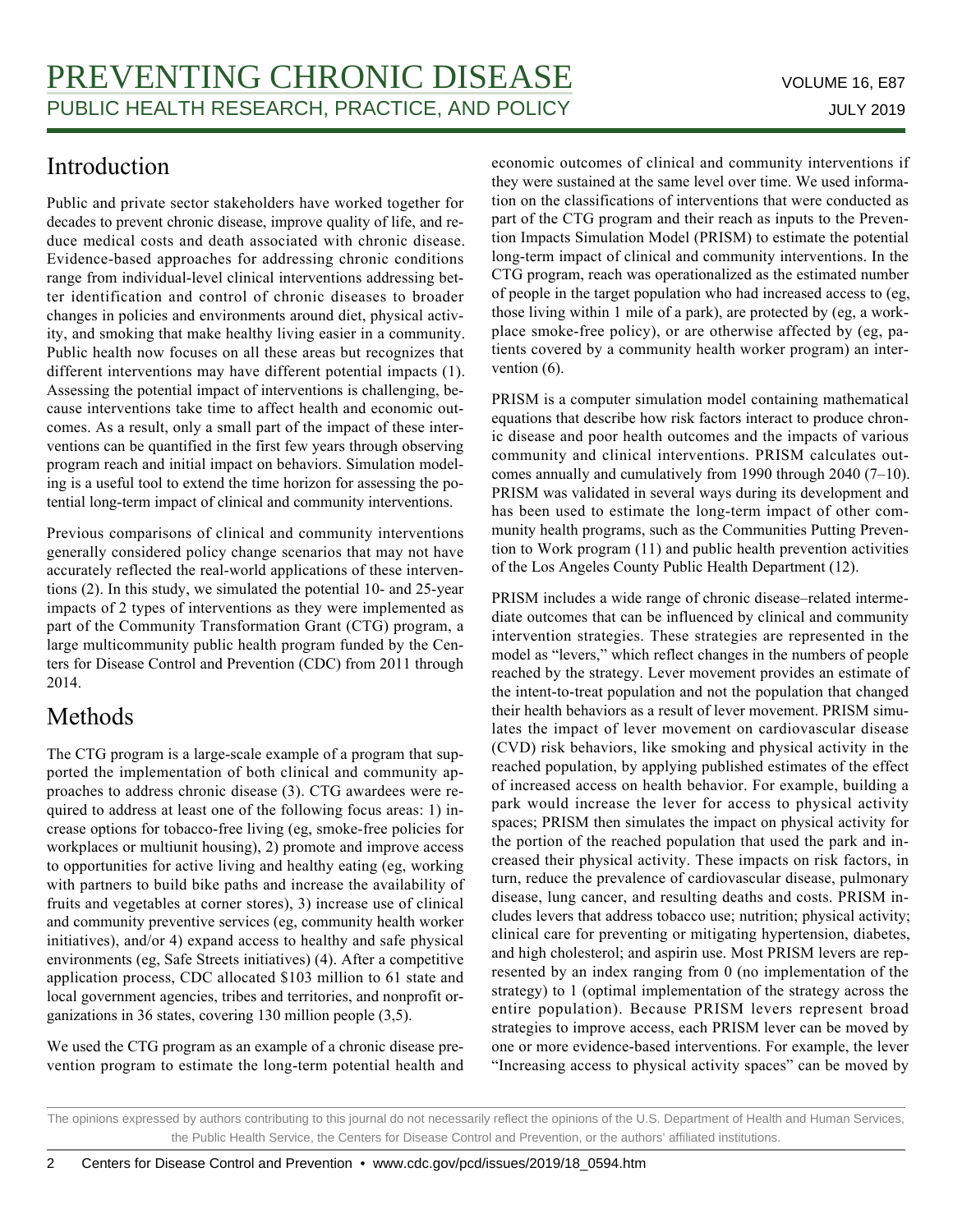each of 10 interventions that are expected to produce a positive health outcome, including bike shares (13-17), safe-streets initiatives (18,19), parks (19-21), and joint-use agreements (22–24). Each evidence-based intervention was assigned to an intensity category (minimal, low, medium, and high) that represented its ability to move the lever for those reached by the intervention. The intensity category was assigned primarily on the basis of the impact of the intervention estimated in the literature. A list of all evidence-based interventions that can move each lever and details on the process of generating the list and assigning intensity categories are available in an online supplement (https://forio.com/app/ cdc/prism/#/resources).

PRISM simulation outcomes reflect the impact of changes in lever settings compared with baseline trends (ie, no change from the status quo). Baseline PRISM levers were set to reflect a community's public health environment pre-intervention (ie, before the CTG program began, in 2011). For example, when analyzing the impact of increasing access to physical activity spaces, we did not simply assume that a community started from a baseline access level of zero, but instead we used publicly available information about each community's policies and environment to estimate the baseline level for each lever. Baseline lever settings were determined by reviewing data and literature on the existing environment for physical activity, nutrition, tobacco, and clinical services policies, such as city, county, and state information from the literature, and secondary data sources, such as the US Census Bureau and the National Health and Nutrition Examination Survey.

### Translating CTG activities into PRISM inputs

Building on previous work (11), we used the RE-AIM (reach, effectiveness, adoption, implementation, maintenance) framework to translate CTG activities into PRISM lever inputs for simulation modeling (25–27). The evaluation focused on reach and effectiveness. To assess reach, we used awardee-submitted estimates of the number of people reached by their activities. CDC provided awardees with written guidance on estimating reach, including metrics, definitions, and potential data sources. Awardees were also encouraged to obtain technical assistance from CDC project officers when estimating intervention reach. Reach was operationalized as the estimated number of people in the target population who had increased access to (eg, those living within 1 mile of a park), are protected by (eg, a workplace smoke-free policy), or affected by (eg, patients covered by a community health worker program) an intervention (6). Determining reach included 1) documenting the setting where the intervention was implemented during the funding period, 2) using census data or setting-specific data (eg, school enrollment) to identify the population count for the setting where the intervention was implemented, and 3) aggregating data. If interventions were implemented in settings or populations that potentially overlapped, the overlap was estimated and accounted for in the aggregation process. Submitted reach estimates were reviewed and validated by trained CDC program officers, subject matter experts, and contractors by using census, school enrollment, and other local data sources.

Because reach was an intent-to-treat metric, not all people reached by the intervention will use the intervention or change their behavior as a result of access. The model incorporates effect-size estimates for the proportion reached whose use and behavior changes (ie, the estimated proportion of people in the target population who have increased access to or are protected by an intervention). Because PRISM is a population model representing the entire community, the denominator for proportional reach was the entire adult population, child population, or the total population of the targeted community as indicated by the US Census Bureau.

To assess effectiveness, we used information on the interventions completed by each awardee as reported in the annual reports submitted to CDC. A team of coders reviewed each awardee's progress reports and determined which evidence-based interventions (https://forio.com/app/cdc/prism/#/resources) were conducted as part of each awardee activity. Each evidence-based intervention was assigned a categorical intensity that was used to determine the PRISM lever movement. For 20% of the awardee activities, a second coder performed a secondary review for quality control, and the 2 coders reconciled differences.

We computed the lever movement for each activity by taking the intensity of the interventions conducted as part of that awardee's activity and multiplying by proportional reach. We then computed the total lever movement for each awardee by aggregating the lever movements for all of that awardee's activities that affected each lever.

We estimated the impact of a subset of CTG activities that met our criteria for being evidence-based on premature deaths averted and medical costs saved after 10 and 25 years. The goal of the CTG program was to implement clinical and community interventions that could be sustained into the future with minimal further input, so we assumed that all interventions would be sustained at a constant level and that maintenance costs would be incurred for at least 10 and 25 years. We also examined the projected program implementation costs of awardee activities (including program maintenance costs) and the projected impact on risk factor management costs to calculate the total cost and cost-effectiveness of the CTG program. We constructed cost-effectiveness ratios as the sum of implementation costs and net medical costs (ie, risk factor management costs minus medical cost savings) divided by the incremental health gains of the program (ie, premature deaths prevented). We estimated the impact of each awardee's activities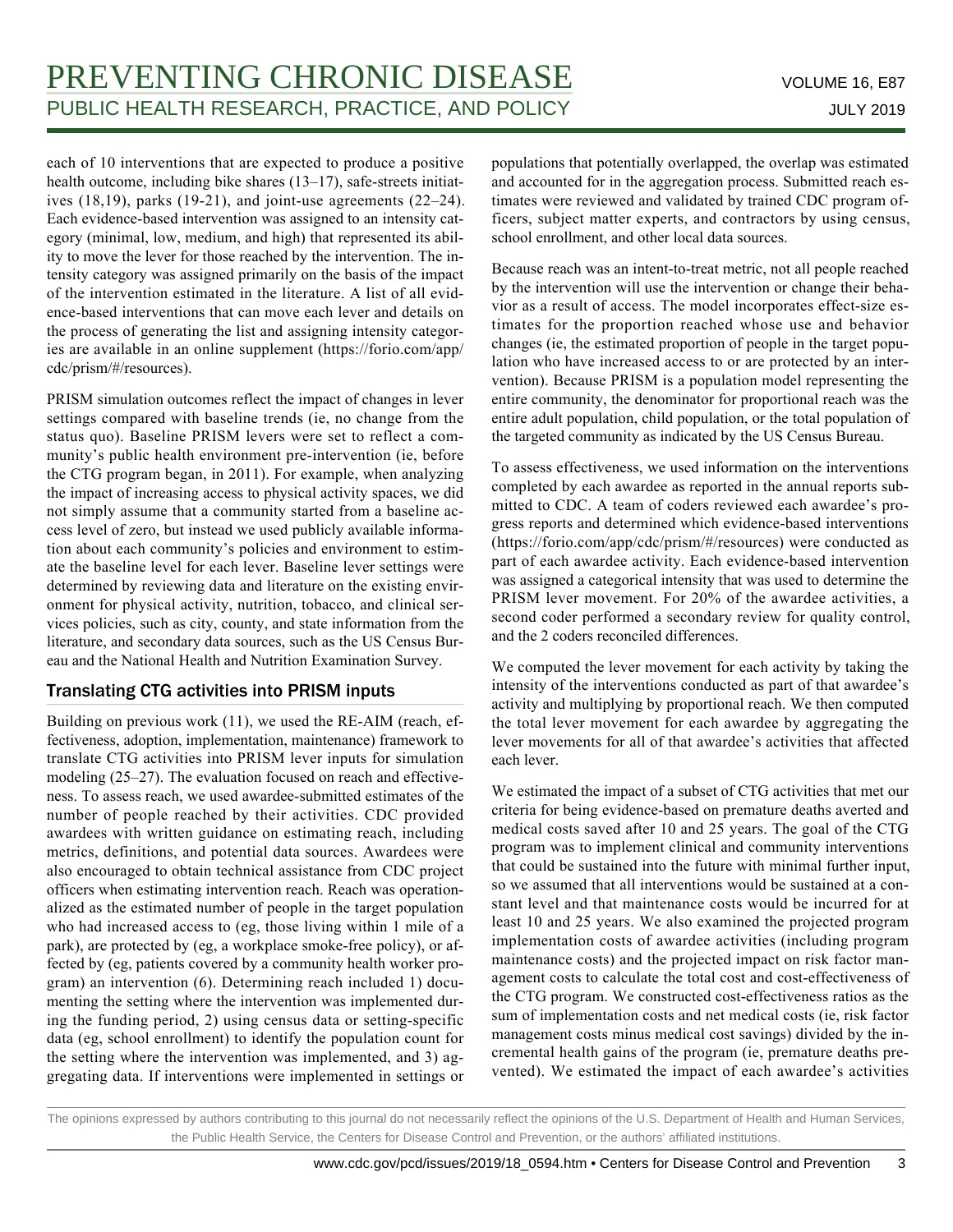overall and separately for clinical and community levers. We examined the median and range of the estimated impact across awardees and the aggregate for all CTG awardees. Medical costs were inflated to 2017 dollars by using the medical cost component of the Consumer Price Index (28). Future cost savings were discounted by 3% per year (29).

We conducted a probabilistic sensitivity analysis in which model parameters were varied across a distribution assumed on the basis of the literature (29) to estimate the lower and upper bounds of a 95% confidence interval for premature deaths averted, risk factor management costs, medical costs saved, and cost per premature death averted.

### Results

Of the 61 CTG program awardees, 29 worked to build capacity for public health interventions and did not implement any interventions. The remaining 32 awardees implemented interventions that could be translated into PRISM levers and were included in this analysis. These awardees covered a population of 87 million people. They implemented clinical interventions reaching 19 million people, community tobacco interventions reaching 20 million people, community nutrition interventions reaching 37 million people, and community physical activity interventions reaching 26 million people.

CTG awardees worked on interventions that affected 21 different PRISM levers (Table 1). Thirty awardees worked on interventions targeting community PRISM levers (including nutrition, physical activity, and tobacco) and 12 awardees worked on interventions targeting clinical PRISM levers. Physical activity access was the lever addressed by the largest number of CTG awardees (20 awardees) and was increased an average of 20 percentage points across all awardees (ie, a 20 percentage-point increase in the number of people with access to places where they can engage in physical activity). Smoke-free multiunit housing was implemented by 18 awardees, with an average movement of 10 percentage points (ie, a 10 percentage-point decrease in multiunit housing complexes that permit smoking). Other levers moved in our analysis were fruit and vegetable access (12 awardees, average movement = 12 percentage points), physical activity promotion (15 awardees, average movement  $= 7$  percentage points), physical activity requirements in schools (13 awardees, average movement = 11 percentage points), and workplace smoke-free policy (12 awardees, average movement  $= 23$  percentage points). The most frequently implemented clinical interventions were related to improving quality care for people with diabetes (8 awardees, average movement = 12 percentage points), hypertension (7 awardees, average movement = 8 percentage points), and high cholesterol  $(11$  awardees, average movement  $= 7$  percentage points).

Results from PRISM simulations indicate that the projected 10 year impact (from 2015 through 2024) of clinical levers moved by CTG awardee activities would be more than 36,000 premature deaths averted, \$3.2 billion in discounted medical cost savings, and \$14.2 billion in risk factor management costs incurred (Table 2). The projected 10-year impact of community levers moved by CTG awardee activities would be nearly 25,000 premature deaths averted, \$3.4 billion in discounted medical cost savings, and \$3.0 billion in risk factor management costs incurred. The 10-year costeffectiveness of CTG clinical activities was \$302,000 per premature death prevented. The estimated cost-effectiveness of CTG community activities was \$169,000 per premature death prevented.

The projected 25-year impact (from 2015 through 2039) of clinical levers moved by CTG awardee activities would be more than 109,000 premature deaths averted, \$8.1 billion in discounted medical cost savings, and \$28.4 billion in risk factor management costs incurred (Table 2). The projected 25-year impact of community levers moved by CTG awardee activities would be more than 88,000 premature deaths averted, \$9.1 billion in discounted medical cost savings, and \$6.5 billion in risk factor management costs incurred. The 25-year effectiveness of CTG clinical activities was \$188,000 per premature death averted, and the 25-year effectiveness of CTG community activities was \$57,000 per premature death averted.

## **Discussion**

This analysis provides estimates of the effects of large-scale clinical and community interventions as they were implemented during the CTG program, complementing previous work estimating the impact of hypothetical interventions (2). Results show that CTG clinical activities were projected to avert more premature deaths after 10 years and 25 years than CTG community interventions, but that the gap between the intervention categories shrank from the 10-year mark to the 25-year mark. However, CTG community interventions were projected to save more medical costs after 10 years and 25 years than CTG clinical interventions; this gap increased from the 10-year mark to the 25-year mark. Community interventions in the CTG program had much higher projected program implementation costs than clinical interventions, but led to a much smaller increase in risk factor management costs at the 10-year and 25-year marks. No standard benchmark exists to assess the cost-effectiveness in relation to premature deaths. However, Neumann and colleagues recommended using \$100,000 or \$150,000 as acceptable amounts to pay per quality-adjusted life

The opinions expressed by authors contributing to this journal do not necessarily reflect the opinions of the U.S. Department of Health and Human Services, the Public Health Service, the Centers for Disease Control and Prevention, or the authors' affiliated institutions.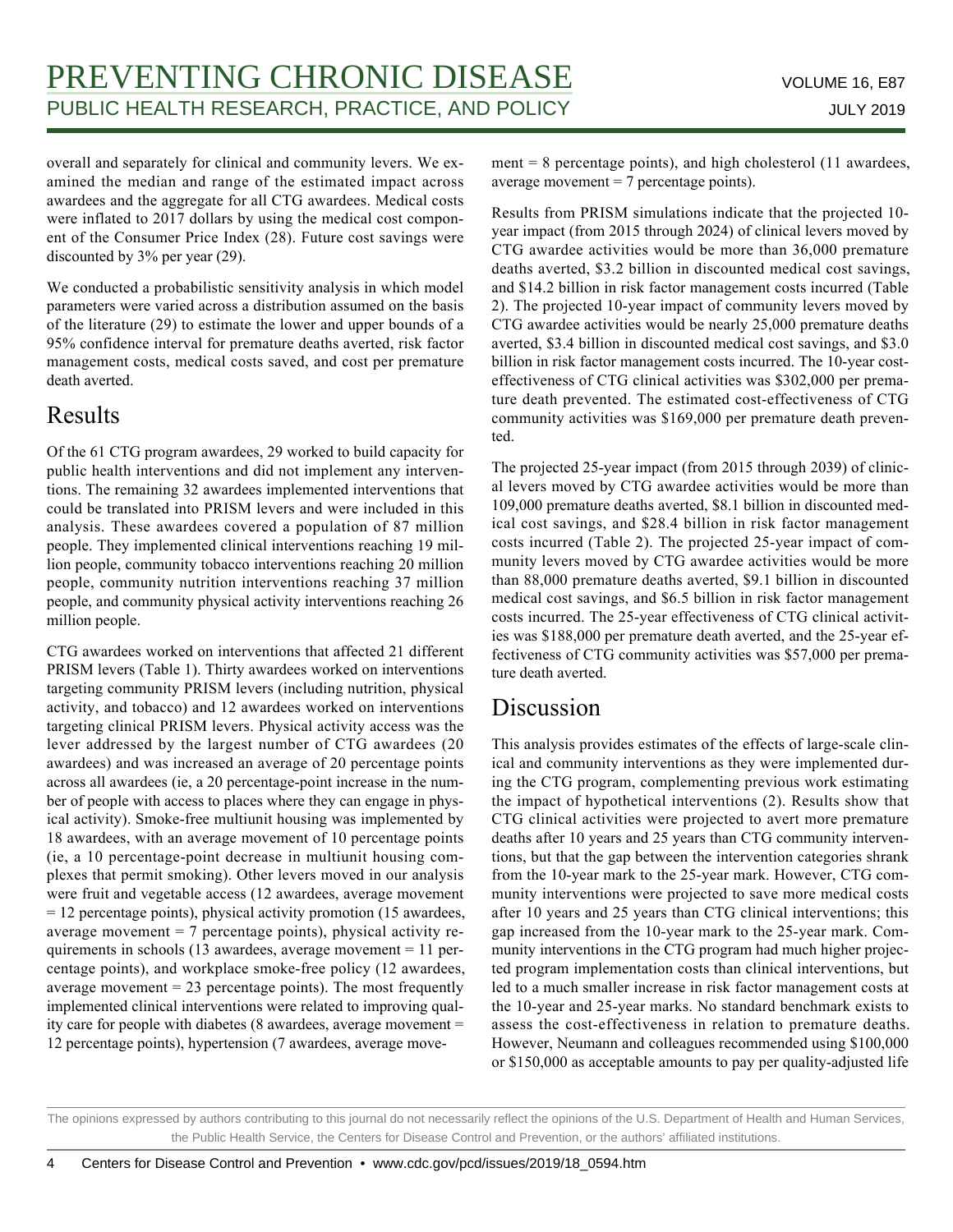year (QALY) gained (30). A cost-effectiveness threshold for premature deaths prevented would be expected to be greater than that for QALYs gained because, on average, preventing a premature death is expected to have a higher value than 1 QALY. Based on this cost-effectiveness threshold, sustained community interventions would likely be considered cost-effective, especially when considered over a period of 10 years or longer.

A previous study using similar methods evaluated another CDCfunded program, Communities Putting Prevention to Work (CPPW), and projected that the program would prevent 14,000 premature deaths in 51 communities during a 10-year period (11). The larger number of premature deaths prevented by the CTG program versus CPPW is likely attributable to the CTG program's use of clinical interventions, our additional analytic efforts to code evidence-based interventions into PRISM, and the use of existing infrastructure by high-capacity awardees to implement community health interventions.

Our analysis is subject to several limitations. First, all simulation models are approximations to reality and are limited by the evidence of effect sizes that is available. Second, we derived model inputs from awardee progress reports, which may overstate accomplishments. Third, although PRISM is a broad cardiovascular disease model, it accounts for most, but not all, strategies implemented in the CTG program (eg, it does not account for outdoor smoke-free air regulations). Fourth, the analysis assumes that all activities would be sustained for 10 years and 25 years, which is the most optimistic scenario possible. In reality, interventions often lose strength once they are no longer actively promoted. This assumption may be more reasonable for interventions that change policies or the community environment, but may be less realistic for interventions that require regular ongoing support. Fifth, translating programmatic information into any simulation model is challenging, and quantifying community policy and environmental changes introduces aspects of subjectivity. The process used in this analysis was refined from CPPW to reduce subjectivity by focusing on evidence-based interventions from the literature, all of which were assigned to a given category of impact. This approach is consistent with approaches used by others to estimate the "dose" for community health interventions (25–27). Finally, this analysis focused on the aggregate impact of the CTG program and did not address variability in reach and potential health and economic outcomes for specific awardees or target populations.

Study findings suggest that clinical and community interventions, like those implemented in the CTG program, may be expected to have substantial benefits. Clinical interventions have the potential to prevent more premature deaths than community-based interventions in both the intermediate (10 years) and long term (25 years). However, sustaining community-based interventions over the long term may save more in medical costs and have greater cost-effectiveness than investing in only clinical interventions.

# Acknowledgments

This research was supported by funding from CDC (contract no. 200-2011-F-42033). The findings and conclusions in this report are those of the authors and do not necessarily represent the official position of CDC. No copyrighted material was used or adapted for this study.

# Author Information

Corresponding Author: Benjamin Yarnoff, PhD, RTI International, 3040 E Cornwallis Rd, Research Triangle Park, NC 27709. Telephone: 919-541-6640. Email: byarnoff@rti.org.

Author Affiliations: <sup>1</sup>RTI International, Research Triangle Park, North Carolina. <sup>2</sup>Centers for Disease Control and Prevention, Atlanta, Georgia.

# References

- 1. Frieden TR. A framework for public health action: the health impact pyramid. Am J Public Health 2010;100(4):590–5.
- 2. Milstein B, Homer J, Briss P, Burton D, Pechacek T. Why behavioral and environmental interventions are needed to improve health at lower cost. Health Aff (Millwood) 2011; 30(5):823–32.
- 3. Centers for Disease Control and Prevention. Strategies snapshot: Community Transformation Grants in action. https:// www.cdc.gov/nccdphp/dch/programs/ communitytransformation/focus-strategies/index.htm. Updated October 21, 2014. Accessed July 21, 2016.
- Centers for Disease Control and Prevention. Community 4. Transformation Grant program FY2013 highlights. https:// www.cdc.gov/nccdphp/dch/programs/ communitytransformation/accomplishments/index.htm. Updated December 15, 2016. Accessed February 7, 2017.
- 5. Centers for Disease Control and Prevention. Investments in community health: Community Transformation Grant Program. https://www.cdc.gov/nccdphp/dch/programs/ communitytransformation/funds/index.htm. Updated December 15, 2016. Accessed May 15, 2018.
- 6. Bunnell R, O'Neil D, Soler R, Payne R, Giles WH, Collins J, et al. Fifty communities putting prevention to work: accelerating chronic disease prevention through policy, systems and environmental change. J Community Health 2012; 37(5):1081–90.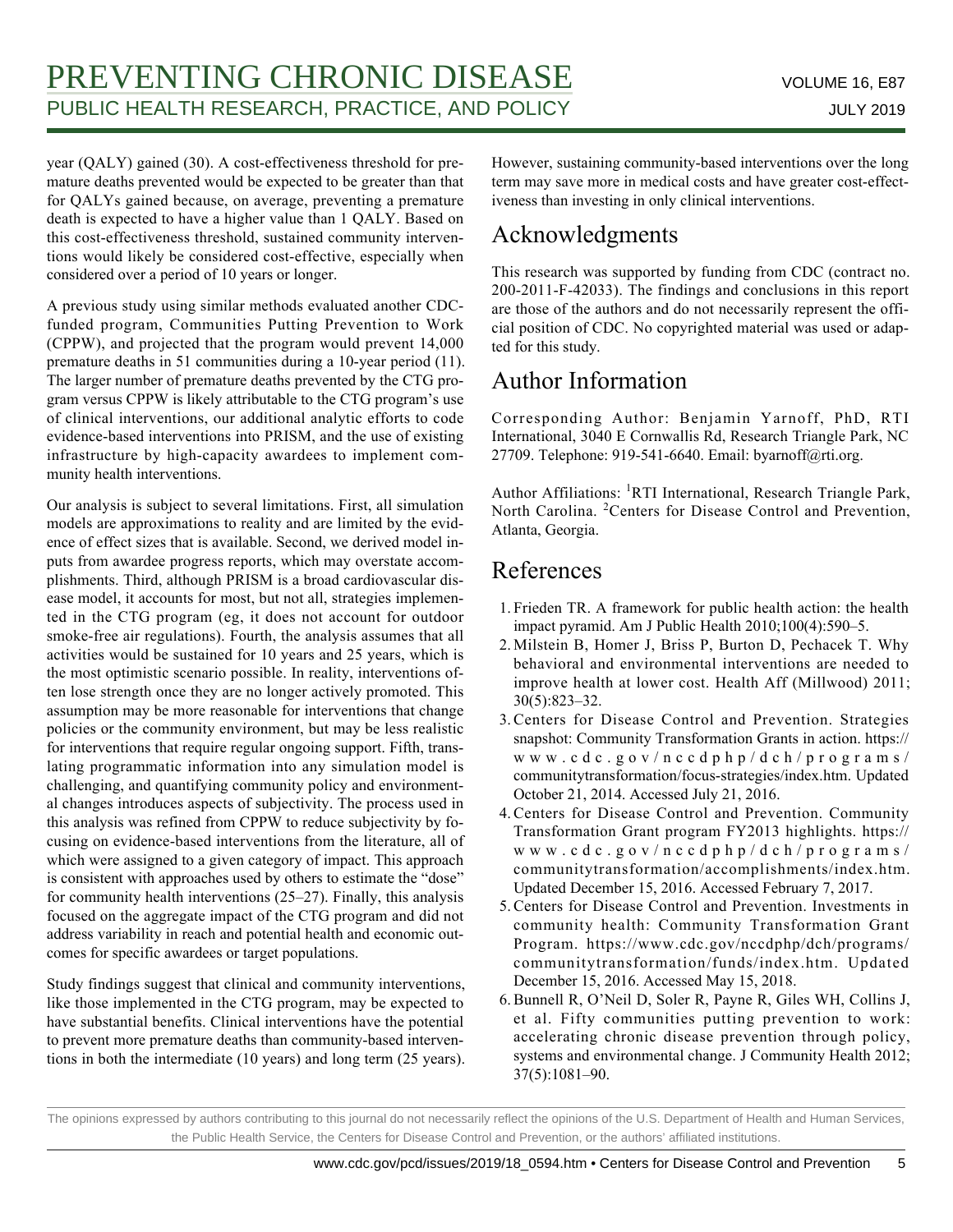- 7. Homer J, Milstein B, Wile K, Pratibhu P, Farris R, Orenstein DR. Modeling the local dynamics of cardiovascular health: risk factors, context, and capacity. Prev Chronic Dis 2008; 5(2):A63.
- 8. Hirsch G, Homer J, Evans E, Zielinski A. A system dynamics model for planning cardiovascular disease interventions. Am J Public Health 2010;100(4):616–22.
- 9. Hirsch G, Homer J, Trogdon J, Wile K, Orenstein D. Using simulation to compare 4 categories of intervention for reducing cardiovascular disease risks. Am J Public Health 2014; 104(7):1187–95.
- 10. Homer J, Milstein B, Wile K, Trogdon J, Huang P, Labarthe D, et al. Simulating and evaluating local interventions to improve cardiovascular health. Prev Chronic Dis 2010;7(1):A18.
- 11. Soler R, Orenstein D, Honeycutt A, Bradley C, Trogdon J, Kent CK, et al. Community-based interventions to decrease obesity and tobacco exposure and reduce health care costs: outcome estimates from Communities Putting Prevention to Work for 2010–2020. Prev Chronic Dis 2016;13:E47.
- 12. Kuo T, Robles B, Trogdon JG, Ferencik R, Simon PA, Fielding JE. Framing the local context and estimating the health impact of CPPW obesity prevention strategies in Los Angeles county, 2010–2012. J Public Health Manag Pract 2016;22(4):360–9.
- 13. Bélanger-Gravel A, Gauvin L, Fuller D, Drouin L. Association of implementation of a public bicycle share program with intention and self-efficacy: the moderating role of socioeconomic status. J Health Psychol 2016;21(6):944–53.
- 14. Fuller D, Gauvin L, Kestens Y, Daniel M, Fournier M, Morency P, et al. Impact evaluation of a public bicycle share program on cycling: a case example of BIXI in Montreal, Quebec. Am J Public Health 2013;103(3):e85–92.
- 15. Fuller D, Gauvin L, Kestens Y, Morency P, Drouin L. The potential modal shift and health benefits of implementing a public bicycle share program in Montreal, Canada. Int J Behav Nutr Phys Act 2013;10(1):66.
- 16. Molina-García J, Castillo I, Queralt A, Sallis JF. Bicycling to university: evaluation of a bicycle-sharing program in Spain. Health Promot Int 2015;30(2):350–8.
- Yang L, Sahlqvist S, McMinn A, Griffin SJ, Ogilvie D. 17. Interventions to promote cycling: systematic review. BMJ 2010;341:c5293.
- 18. Sharpe PA, Granner ML, Hutto B, Ainsworth BE. Association of environmental factors to meeting physical activity recommendations in two South Carolina counties. Am J Health Promot 2004;18(3):251–7.
- 19. Brownson RC, Baker EA, Housemann RA, Brennan LK, Bacak SJ. Environmental and policy determinants of physical activity in the United States. Am J Public Health 2001; 91(12):1995–2003.
- 20. Cohen DA, Marsh T, Williamson S, Golinelli D, McKenzie TL. Impact and cost-effectiveness of family Fitness Zones: a natural experiment in urban public parks. Health Place 2012; 18(1):39–45.
- 21. Panter JR, Jones AP. Associations between physical activity, perceptions of the neighbourhood environment and access to facilities in an English city. Soc Sci Med 2008; 67(11):1917–23.
- 22. Durant N, Harris SK, Doyle S, Person S, Saelens BE, Kerr J, et al. Relation of school environment and policy to adolescent physical activity. J Sch Health 2009;79(4):153–9, quiz 205–6.
- 23. Farley TA, Meriwether RA, Baker ET, Watkins LT, Johnson CC, Webber LS. Safe play spaces to promote physical activity in inner-city children: results from a pilot study of an environmental intervention. Am J Public Health 2007; 97(9):1625–31.
- Lafleur M, Gonzalez E, Schwarte L, Banthia R, Kuo T, 24. Verderber J, et al. Increasing physical activity in underresourced communities through school-based, joint-use agreements, Los Angeles County, 2010–2012. Prev Chronic Dis 2013;10:E89.
- 25. Cheadle A, Schwartz PM, Rauzon S, Beery WL, Gee S, Solomon L. The Kaiser Permanente Community Health Initiative: overview and evaluation design. Am J Public Health 2010;100(11):2111–3.
- 26. Glasgow RE, Vogt TM, Boles SM. Evaluating the public health impact of health promotion interventions: the RE-AIM framework. Am J Public Health 1999;89(9):1322–7.
- 27. King DK, Glasgow RE, Leeman-Castillo B. Reaiming RE-AIM: using the model to plan, implement, and evaluate the effects of environmental change approaches to enhancing population health. Am J Public Health 2010;100(11):2076–84.
- 28. Bureau of Labor Statistics. Consumer price index. 2018. https:/ /www.bls.gov/cpi/tables/supplemental-files/home.htm. Accessed July 17, 2018.
- 29. Haddix AC, Teutsch SM, Corso PS. Prevention effectiveness: a guide to decision analysis and economic evaluation. 2nd ed. New York (NY): Oxford University Press; 2003.
- 30. Neumann PJ, Cohen JT, Weinstein MC. Updating costeffectiveness — the curious resilience of the \$50,000-per-QALY threshold. N Engl J Med 2014;371(9):796–7.

The opinions expressed by authors contributing to this journal do not necessarily reflect the opinions of the U.S. Department of Health and Human Services, the Public Health Service, the Centers for Disease Control and Prevention, or the authors' affiliated institutions.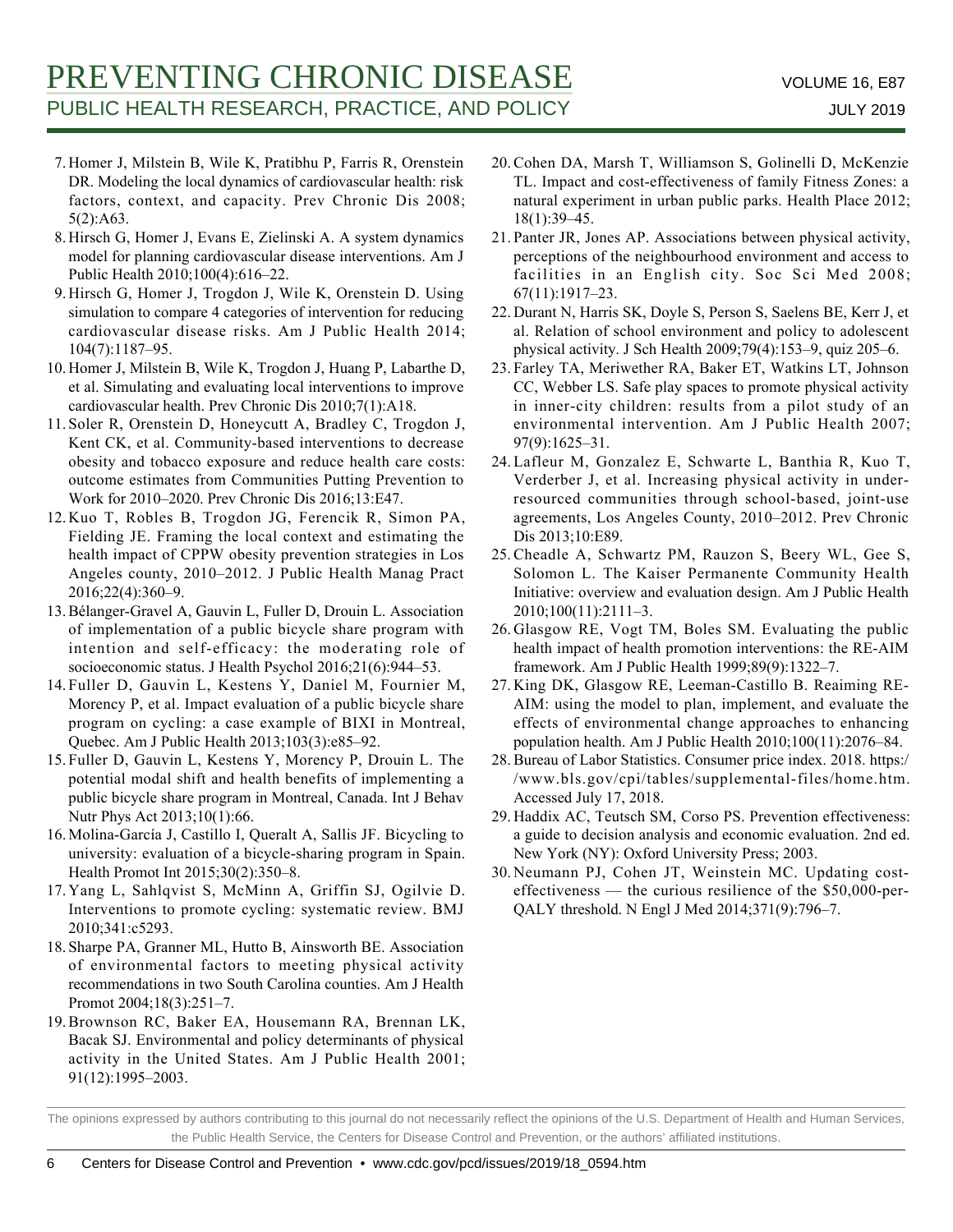## Tables

#### Table 1. Summary of PRISM Levers Moved as a Result of the Community Transformation Grant Program, Number of Communities that Moved Each Lever, and Average Movement of Levers<sup>a</sup>

| <b>PRISM Lever</b>                                        | <b>Description of Lever</b>                                                                                                                                                                                     | No. of<br><b>Communities</b><br><b>Moving the Lever</b> | Average Lever<br>Movement,<br>Percentage Points <sup>b</sup> |  |  |
|-----------------------------------------------------------|-----------------------------------------------------------------------------------------------------------------------------------------------------------------------------------------------------------------|---------------------------------------------------------|--------------------------------------------------------------|--|--|
| <b>Community lever</b>                                    |                                                                                                                                                                                                                 |                                                         |                                                              |  |  |
| Fruit and vegetable access                                | The percentage of the population having convenient, affordable access to fresh<br>fruits and vegetables.                                                                                                        | 12                                                      | 12                                                           |  |  |
| Fruit and vegetable promotion                             | The extent of promotion for fruit and vegetable consumption through local<br>communication and food placement in the locations in which people typically<br>buy or consume food, as well as through mass media. | 4                                                       | $\overline{2}$                                               |  |  |
| Physical activity access                                  | The percentage of adults with access to safe and affordable walking, biking,<br>social, and green space opportunities for physical activity in worksites and<br>community locations.                            | 20                                                      | 20                                                           |  |  |
| Physical activity promotion                               | The extent of local communication, placement, and pricing of physical activity<br>options at worksites and in the community, as well as use of mass media and<br>social marketing.                              | 15                                                      | $\overline{7}$                                               |  |  |
| Physical activity requirements in<br>childcare            | The percentage of children aged 2 to 5 in daily childcare that is required to<br>meet recommended physical activity levels and not to exceed screen time<br>limits.                                             | $\overline{4}$                                          | 3                                                            |  |  |
| Physical activity requirements in<br>schools              | The percentage of children aged 6 to 17 that is required to meet recommended<br>physical activity levels during school or in after-school programs.                                                             | 13                                                      | 11                                                           |  |  |
| Smoke-free multiunit housing                              | The percentage of multiunit housing residents that live in housing that allows<br>smoking.                                                                                                                      | 18                                                      | 10                                                           |  |  |
| Smoke quit services                                       | The use of smoking quit services as affected by affordability, availability, and<br>outreach.                                                                                                                   | 9                                                       | 24                                                           |  |  |
| Smoking counter marketing                                 | Local communication about tobacco products in locations where people shop,<br>work, and live, as well as a mass media social marketing campaign.                                                                | 5                                                       | $\overline{4}$                                               |  |  |
| Workplace smoke-free policies                             | The percentage of indoor workplaces, including restaurants and bars, that allow<br>smoking.                                                                                                                     | 12                                                      | 23                                                           |  |  |
| <b>Clinical lever</b>                                     |                                                                                                                                                                                                                 |                                                         |                                                              |  |  |
| Use of quality CVD care after a CVD<br>event              | The percentage of the post-CVD population receiving cardiovascular care<br>according to current clinical practice guidelines.                                                                                   | 1                                                       | 4                                                            |  |  |
| Use of quality diabetes care non-CVD                      | The percentage of the non-CVD/post-CVD population with diagnosed diabetes                                                                                                                                       | 8                                                       | 12                                                           |  |  |
| Use of quality diabetes care after a<br><b>CVD</b> event  | that is receiving diabetes care according to current clinical practice guidelines.                                                                                                                              | $\overline{7}$                                          | 12                                                           |  |  |
| Use of quality high cholesterol care<br>non-CVD           | The percentage of the non-CVD/post-CVD population with diagnosed high<br>cholesterol that is receiving cholesterol care according to current clinical                                                           | 11                                                      | $\overline{7}$                                               |  |  |
| Use of quality high cholesterol care<br>after a CVD event | practice guidelines.                                                                                                                                                                                            | 10                                                      | $\overline{7}$                                               |  |  |
| Use of quality hypertension care non-<br><b>CVD</b>       | The percentage of the non-CVD/post-CVD population with diagnosed<br>hypertension that is receiving hypertension care according to current clinical                                                              | $\overline{7}$                                          | 8                                                            |  |  |
|                                                           |                                                                                                                                                                                                                 |                                                         |                                                              |  |  |

Abbreviation: CVD, cardiovascular disease; PRISM, Prevention Impacts Simulation Model.

<sup>a</sup> PRISM is a computer simulation model containing mathematical equations that describe how risk factors interact to produce chronic disease and poor health outcomes and the impacts of various community and clinical interventions (7-10). Clinical and community intervention strategies are represented in the model as "levers," which reflect changes in the numbers of people reached by the strategy.

<sup>b</sup> Movement is defined as an improvement from the baseline lever level (ie, percentage-point change from baseline). Movement reflects only changes in the fraction of the targeted population that had increased access and does not reflect the percentage of people that changed behavior as a result of increases in the levers.

(continued on next page)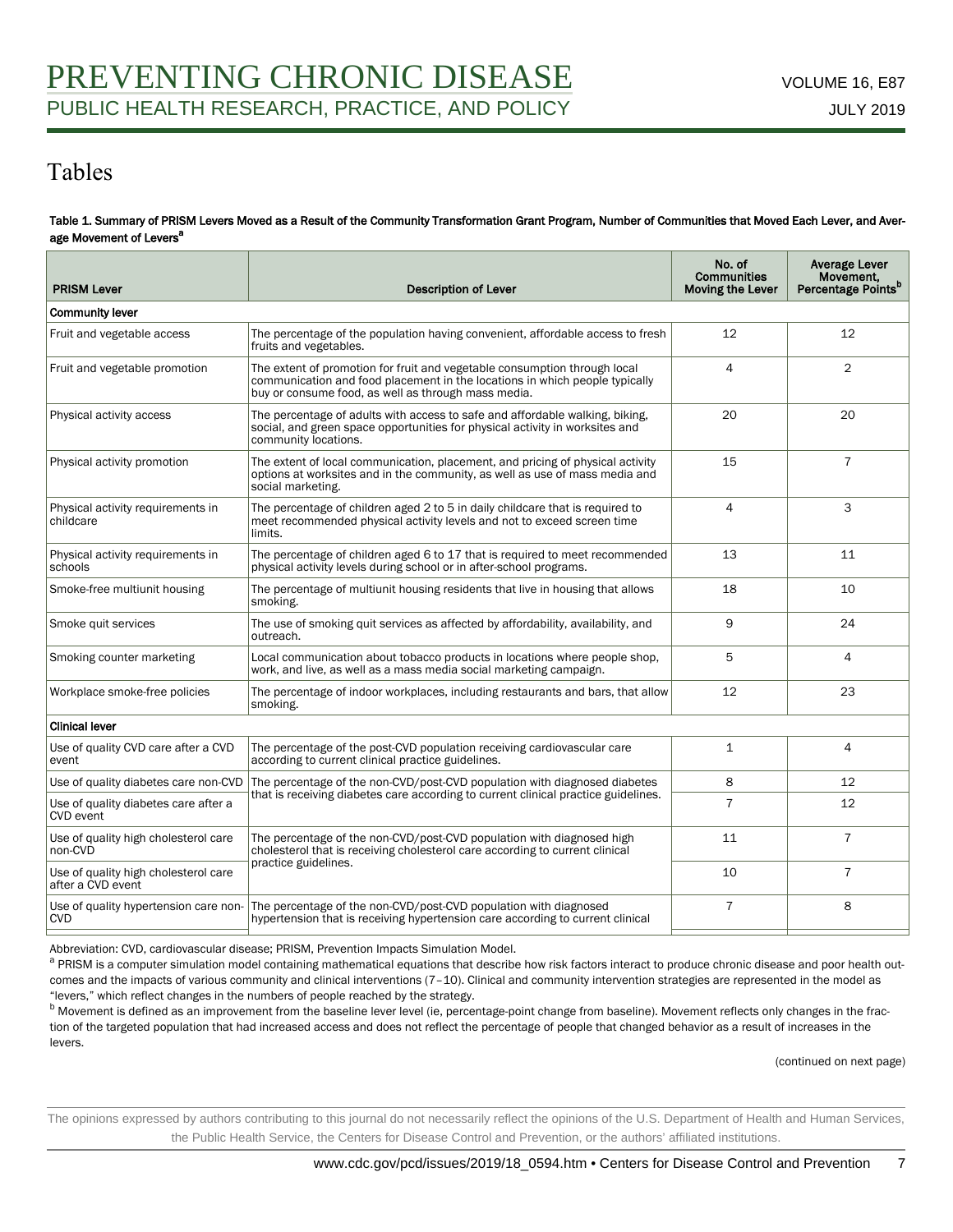#### (continued)

Table 1. Summary of PRISM Levers Moved as a Result of the Community Transformation Grant Program, Number of Communities that Moved Each Lever, and Average Movement of Levers<sup>a</sup>

| <b>PRISM Lever</b>                                    | <b>Description of Lever</b>                                                                                                                                                        | No. of<br>Communities<br><b>Moving the Lever</b> | <b>Average Lever</b><br>Movement,<br>Percentage Points <sup>p</sup> |
|-------------------------------------------------------|------------------------------------------------------------------------------------------------------------------------------------------------------------------------------------|--------------------------------------------------|---------------------------------------------------------------------|
| Use of quality hypertension care<br>after a CVD event | practice guidelines.                                                                                                                                                               |                                                  | 8                                                                   |
| Aspirin use compliance female, aged<br>< 65           | The percentage of prophylactic (daily or every other day) aspirin use among the<br>target population for whom such use is recommended by the US Preventive<br>Services Task Force. |                                                  |                                                                     |
| Aspirin use compliance, female,<br>aged ≥65           |                                                                                                                                                                                    |                                                  |                                                                     |
| Aspirin use compliance, male, aged<br>< 65            |                                                                                                                                                                                    |                                                  |                                                                     |
| Aspirin use compliance, male, aged<br>≥65             |                                                                                                                                                                                    |                                                  |                                                                     |

Abbreviation: CVD, cardiovascular disease; PRISM, Prevention Impacts Simulation Model.

<sup>a</sup> PRISM is a computer simulation model containing mathematical equations that describe how risk factors interact to produce chronic disease and poor health outcomes and the impacts of various community and clinical interventions (7-10). Clinical and community intervention strategies are represented in the model as "levers," which reflect changes in the numbers of people reached by the strategy.

<sup>b</sup> Movement is defined as an improvement from the baseline lever level (ie, percentage-point change from baseline). Movement reflects only changes in the fraction of the targeted population that had increased access and does not reflect the percentage of people that changed behavior as a result of increases in the levers.